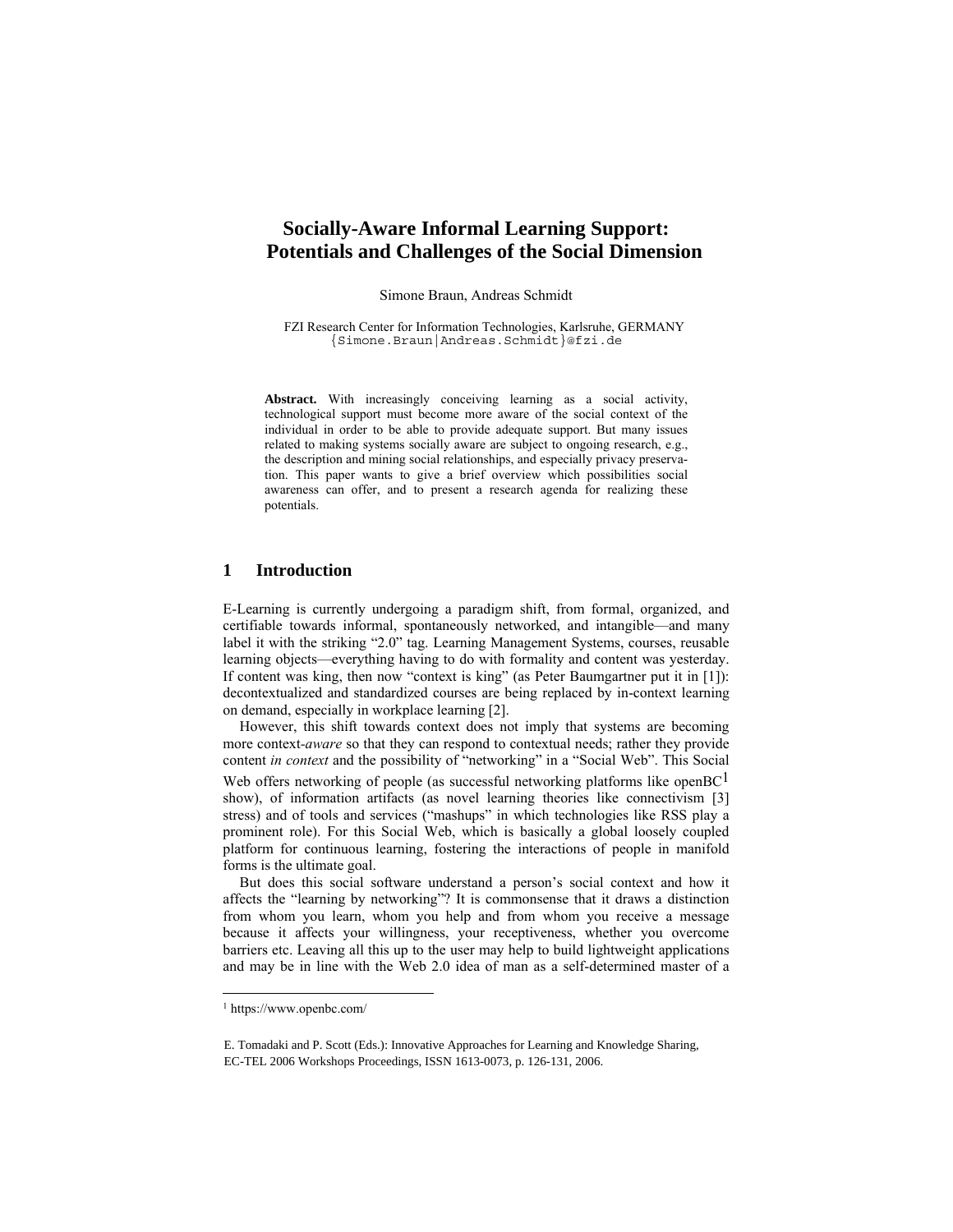globalized web, but it definitely neglects the affective dimension of information seeking [4] and inter-human communication [5] and their implications on system usability and denies the importance of guidance.

In this paper, we want to introduce the concept of socially-aware applications understood as applications knowing about the user's social context and adapting to it. In section 2, we present potentials of this concept in the form of three sample applications. In section 3, we discuss the challenges we have to face when realizing these applications before we conclude the paper in section 4.

## **2 Potentials of Socially-Aware Learning Support**

Social relationships do have a huge impact on human behavior, and they do so especially for learning activities. But does this mean that systems should adapt to the social relationships of its user? In this section we want to have a closer look where socially-aware system behavior is strongly needed or at least a promising perspective.

#### **2.1 Social People Finder**

Although much attention has been given to formal and semi-formal learning situations the majority of learning activities are informal, especially in workplace learning. One typical learning situation is that one employee asks another (who shall become the "informal teacher") about a problem at hand. In order to support this form of learning, knowledge management solutions usually have an "expert finder" component that tries to locate experts for specific subjects (e.g. [6]).

But do employees always want to ask experts? And doesn't it matter if we know this expert and get along well with her? We have to acknowledge that asking for help always requires admitting a weakness, exposing vulnerability. If there are tensions in the relationship, we will do anything but appear vulnerable. This means that expert finder applications have to balance the "expert status" with the quality of the social relationship towards the potential "expert" in order to provide *relevant* results. As a consequence, a colleague and good friend next door, who is somewhat competent in the area, could be a much better result than the ultimate expert, who is viewed as a rival. This type of scenario can be easily generalized to any form of people finding, e.g., looking for cooperation partners for projects where you have to balance the objective relevance with the social dimension to achieve "subjective relevance" [19].

#### **2.2 Socially-aware Mediation of Communication**

If we stick to the expert finder example from the last section, then we will discover an ongoing problem of these "expert finders": usually the expert's side (who is actually an informal teacher) is not appropriately considered. Listed experts get overloaded and distracted from their own work, which leads to annoyance. Often it is not only objective overload and bad timing, but also missing consideration of how the designated informal teacher views her relationship to the learner. For instance, there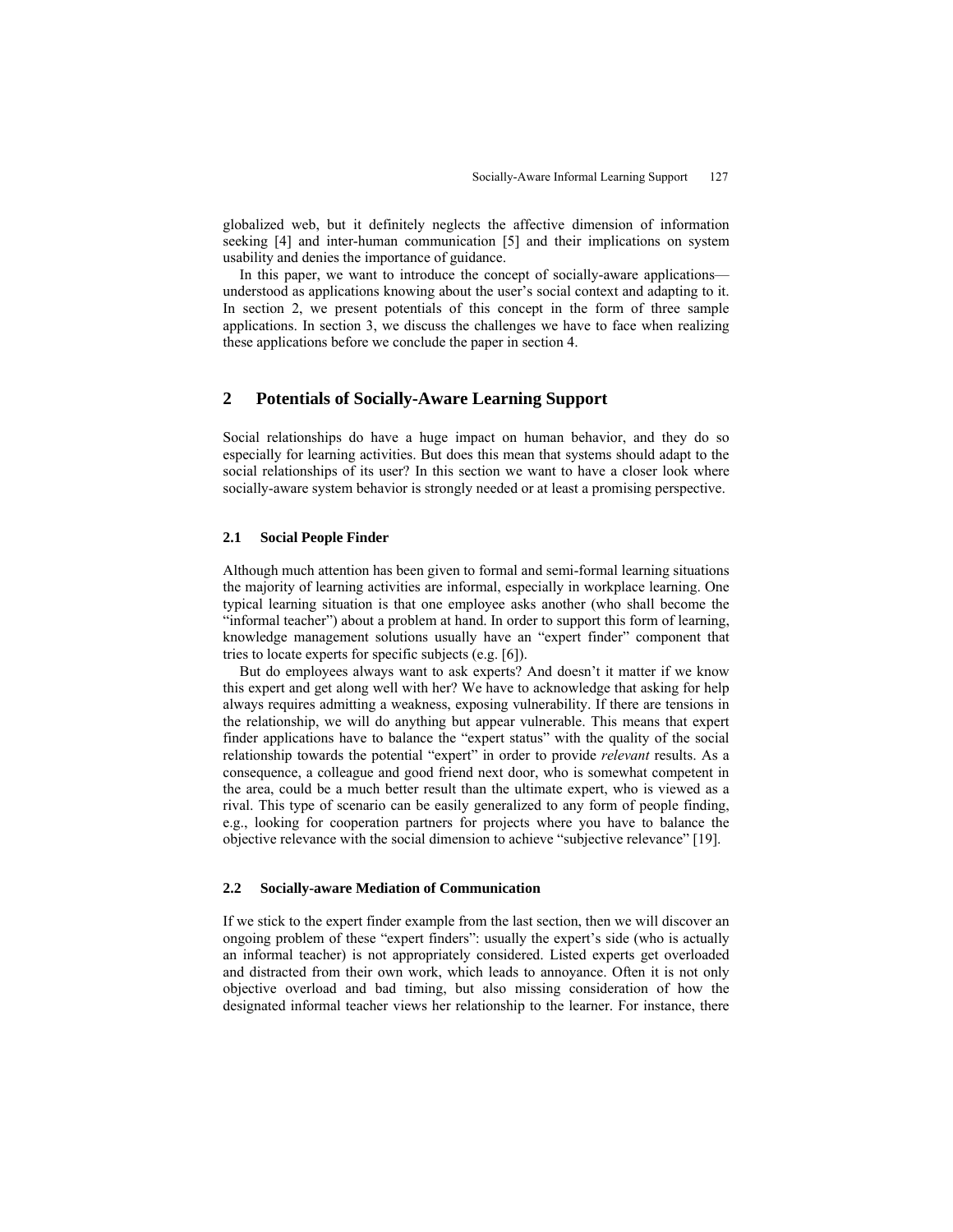128 S. Braun and A. Schmidt

are always colleagues to whom you will answer even though you are in a hurry, while there are others you will never allow for disturbing you.

In [5] a method was presented that mediates the communication between an informal teacher and an informal learner, taking into account the context of both sides. Each communicative action is assigned a degree of efficiency based on multiple criteria (like current task and its characteristics, urgency, but also the quality of the social relationship). That way, we can reduce annoying forms of communication.

#### **2.3 Socially-aware Opinion Sharing and Resource Ranking**

As the success of social bookmarking systems shows, users are willing to rely on explicit opinions of other users, as these opinions represent a form of guidance. Especially when you are new in a certain subject area, it is extremely helpful to get links to "good" resources instead of just receiving resources matching your query. But how do you know if you want to have yourself guided by another user's opinion or assessment? And beyond: how do you know if you want to guide others, especially if they are potential competitors?

An analysis of scientific work within the project *Im Wissensnetz2* ("in the knowledge web") has shown that social bookmarking services like Bibsonomy<sup>3</sup> would be used if there was better control with whom to share your findings, e.g., they do not want to share the result of their literature study with competing institute as such, but possibly with individuals within those institutes to whom they have a relationship of trust (cf. [7] and [8] examining the social and cultural impact on knowledge sharing). This means that if systems offered a socially-aware sharing policy, this would overcome classical knowledge management barriers.

# **3 Challenges of Socially-Aware Learning Support**

The previous section has shown that socially aware system behavior can improve the relevance of results, reduce annoying forms of social interaction, and foster collaborative behavior by overcoming trust-related barriers. But realizing such systems poses severe challenges, which shall be briefly summarized in this section.

## **3.1 Describing the Social Context**

Before we can start exploiting the social context, we need a model with focus on qualifying relationships in an appropriate way. Representing only formal relationships like family relationships or organizational relationships is insufficient. Rather we have to consider informal relationships, which can be distinguished along multiple criteria;

 $\overline{a}$ 

<sup>2</sup> http://www.im-wissensnetz.de

<sup>3</sup> http://www.bibsonomy.org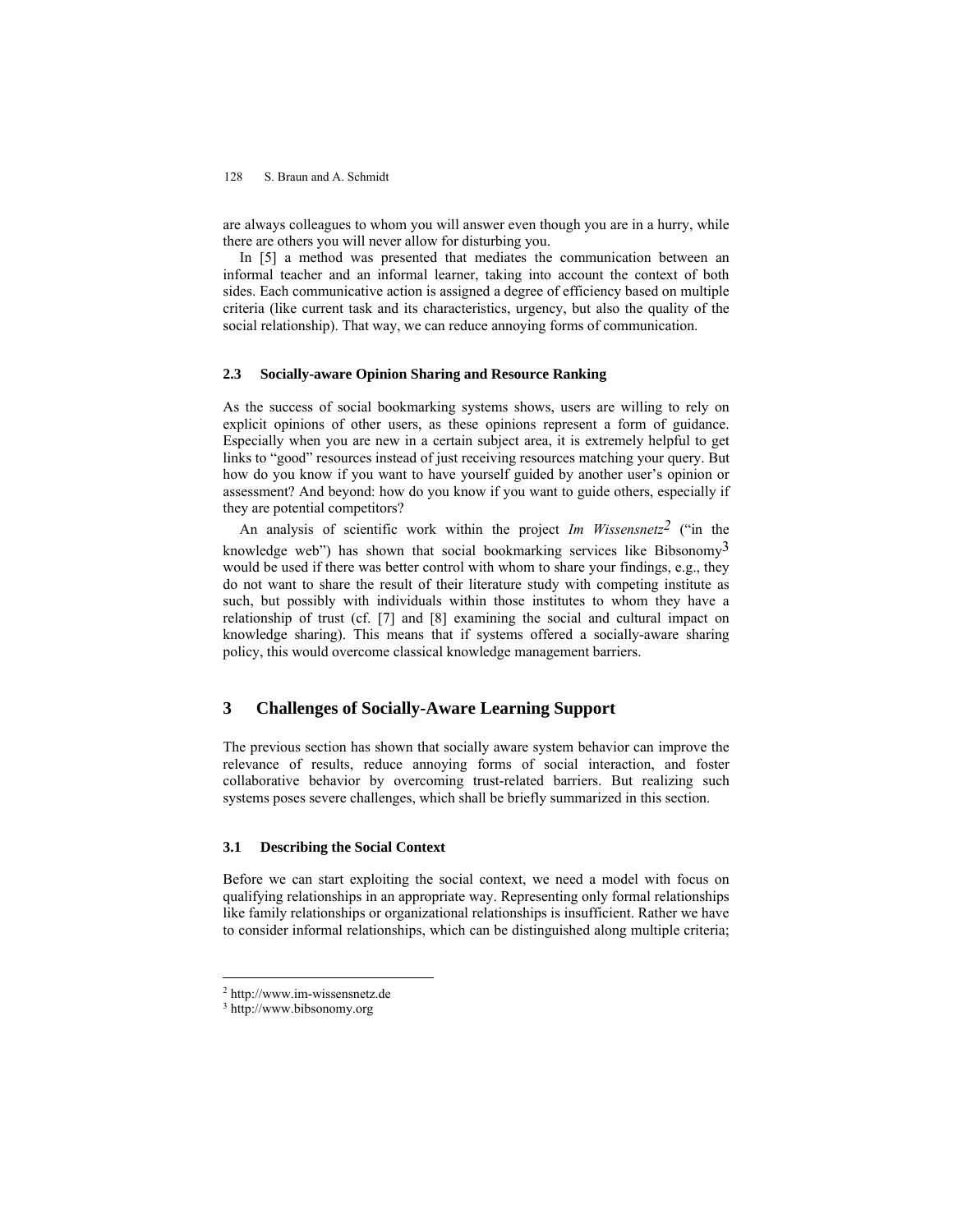among the most popular are trust [9], loyalty, expectancy of reciprocity, reliability etc (see, e.g.,  $[10]$ ).

An important insight for developing this ontology is that we primarily do not need to model objective relationships, but rather subjective opinions about the quality of the relationships, because usually our behavior only depends on how we regard the relationships (and not how it "is").

Approaches towards a social relationship ontology are rather scarce. Research in sociology does not concentrate on well-defined, universal definition of relationships. There are some first steps with  $FOAF<sup>4</sup>$  in the Semantic Web community like [11] and [12], but their level of differentiation is still too low because of their focus on objective (and often symmetric) relationships.

#### **3.2 Acquiring the Social Context**

Having a model for social relationships is quite useless if we do not have methods to fill it. Social network analysis (SNA) is currently quite popular for a wide range of application scenarios. Usually its results are visualized as graphs with weighted edges where the weight represents communication intensity, frequency or importance (e.g. [13]). The work of [18] examines searching algorithms for expertise location by the use of such social network graphs. In [15] and [16] social network analysis is used for improving information retrieval.

Because of their focus on objective relationships ("whole-networks"), the importance of these approaches to our problem is only limited. Especially, they the quality of the relationships is neglected. There, relying on so-called egocentric networks is more promising (e.g., [17]) because they are capable of representing subjective relationships.

#### **3.3 Methodological Framework for Socially-Aware Learning Support**

In section 2, we have presented commonsense arguments on how social relationships affect what is to be considered good, relevant, and appropriate. But the world is hardly ever mono-causal. So we need to find out (a) how each type of social relationship and (b) to which degree the social dimension (together with other criteria) affects subjective relevance. Empirical studies will be needed to establish a sound theoretical basis, combined with results from pedagogical research on the role of the social dimension in learning activities. First steps based on a trust-based concepts have been done e.g. in [14].

## **3.4 Preserving Privacy**

 $\overline{a}$ 

Privacy is always an issue when dealing with personal data, but qualified social relationships belong to the most critical data items. Even in the "objective" case of

<sup>4</sup> **F**riend **o**f **a F**riend: http://www.foaf-project.org/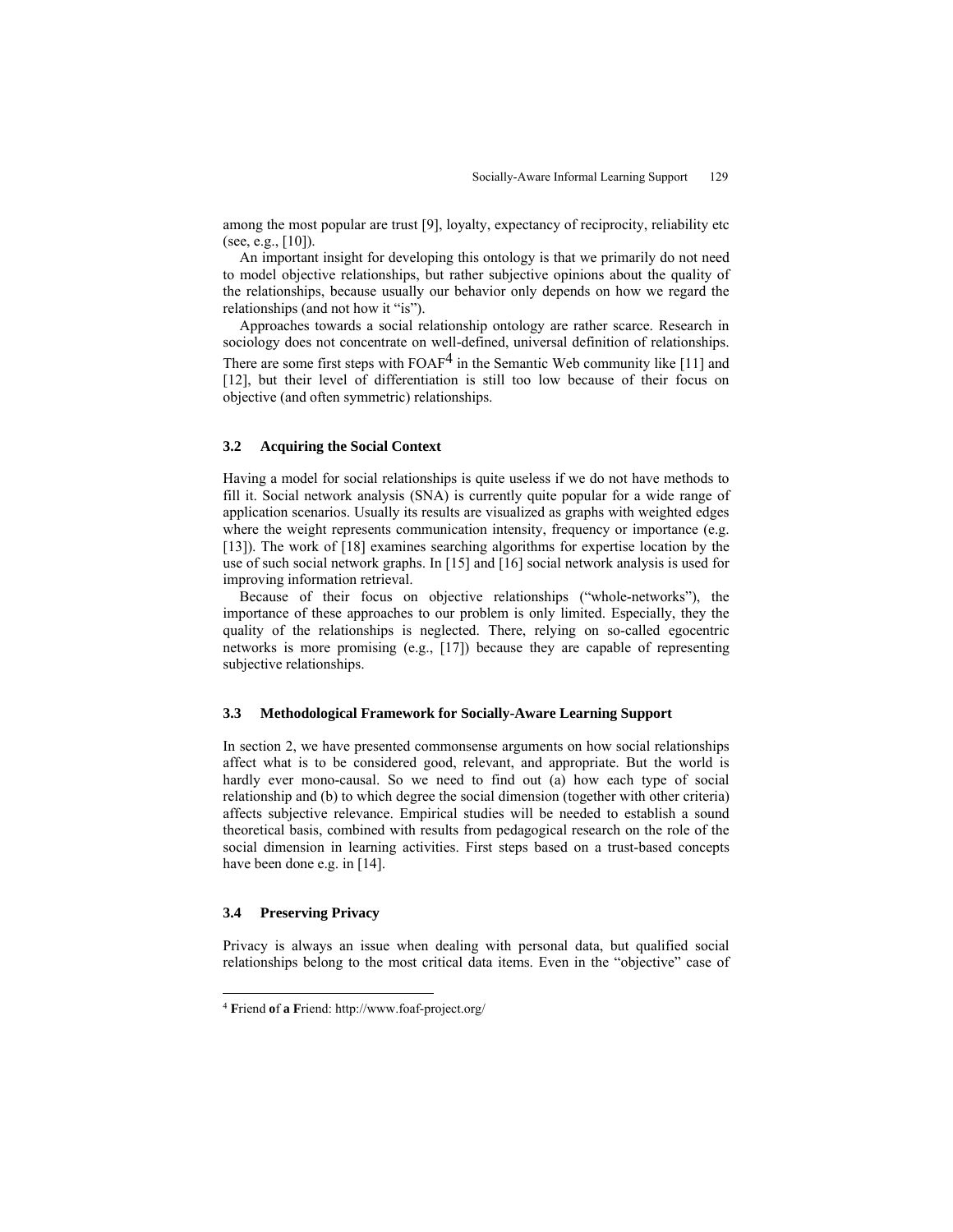#### 130 S. Braun and A. Schmidt

social network analysis visualizing existing social relationships within a group of people can have unexpected side-effects by making explicit who is the hub, who is the outsider etc. This is even truer for subjective assessments of social relationships because these subjective relationships are sometimes not symmetric, and it would be disillusioning if this asymmetry was actually revealed.

The problem with socially-aware systems is not only that they have to store this critical data—here we can think of technical solutions for data protection—but their adaptation behavior can sometimes disclose the underlying social relationships.

Let's take the case of the mediated communication where we have to take into account both perspectives on the social relationship between them: What if you never receive a certain person as a recommended communication partner although you assume a good relationship to that person and you discover that she knows about what you need? Another example is if we consider contacts of contacts for people finders: even if the system does not present explicitly how your contact assesses her contacts, the way the results are presented can reveal it to you. Therefore, the system behavior has to be carefully checked so that these sensitive data are not exposed or could not only be traced back to one's subjective view on the relationship.

## **4 Conclusions and Outlook**

Within the movement towards context-aware systems—particularly in the domain of learning support—social awareness appears to be the next frontier of user-adaptive learning support. It is especially promising for addressing informal learning scenarios, as the presented scenarios and preliminary research results in these areas have shown. But even more than other aspects of the user context, the social context has several hard challenges associated with it, which can be traced back to the subjectiveness and the damage of exposition to existing relationships.

The Web 2.0 (and with it eLearning 2.0) has discovered the social dimension, and with the focus on social processes, the distinction knowledge management and (informal) e-learning becomes less and less important. But this is only the first part of the story. Before real-world applications, which currently confine themselves to a very shallow consideration of the social context at best, can be made *socially aware*, a lot of interdisciplinary research questions must be answered. But in the end, applications and services can become a little bit more adaptive to human peculiarities.

**Acknowledgements.** *This work was supported by the German Federal Ministry for Education and Research within the project "Im Wissensnetz" (http://www.imwissensnetz.de)* 

### **References**

1. Baumgartner, P.: Context is King, Keynote at the European Distance and E-Learning Network Conference, Vienna (2006)